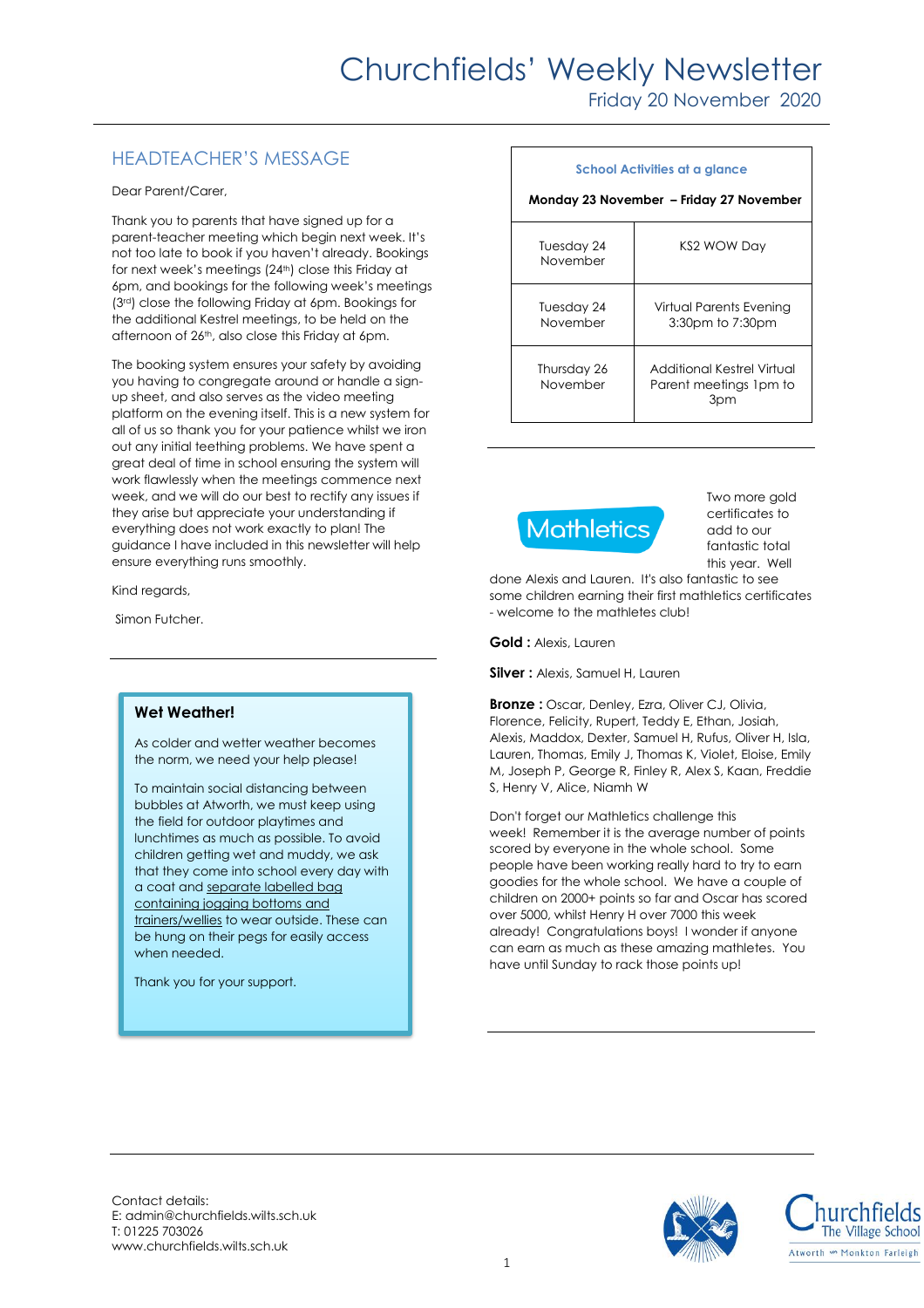## **Parents' Evening Guidance**

- If you haven't already, please book an appointment a[t https://parents](https://parents-booking.co.uk/churchfieldsvillage)[booking.co.uk/churchfieldsvillage](https://parents-booking.co.uk/churchfieldsvillage) Contact the school office on [admin@churchfields.wilts.sch.uk](mailto:admin@churchfields.wilts.sch.uk) or 01225 703026 if you encounter any problems. You will need to be able to access your account on the night itself to join the meeting so please let us know if we can help.
- Before your meeting is due to start, log on to your account to check everything is ready to go. We have found that it is best to use Google Chrome web browser for this if using your PC/laptop. Internet Explorer did not work for us.
- Ensure your webcam (and speaker/microphone or headset) is set up and you have given your web browser access permission if required (often found under 'privacy' settings).
- Several minutes before your meeting, a blue 'JOIN VIDEO APPOINTMENT' button will appear. Click this then wait for the teacher to finish their previous meeting. You will then be connected automatically.
- If you are unable to connect with your child's classteacher during the time of your appointment due to technical issues, this will be logged by them and you will be contacted by the school office the following day to rebook. Please do not telephone the school at the time.
- Appointments are ten minutes in length. In order to prevent you from having to wait at your computer, etc. for your meeting to start, the system will end every appointment on time. A timer will be shown during your video call to inform you how much time you have left. All teachers are very willing to continue any important discussions if necessary outside of your designated slot.

*The use of this new system has been necessitated by the COVID-19 pandemic. We will do our best to ensure it works as smoothly as possible for all concerned and thank you for your patience.*

**With Black Friday coming up and for <b>the community of the stated delicious! all your lockdown online purchases, if you use amazon please choose Churchfields The Village School PTA as your chosen charity. Shop via AmazonSmile and Amazon will donate to our PTA at no cost to you** 

## School News Round- up

### Nightingale Food Engineers



What a tasty Tuesday Nightingale Class had this week. The children have been so interested and enthusiastic about our Roman Britain topic that Mrs Liddiard could not resist sharing a lovely activity with them. Edible Roman road building! It proved to be a great activity for reading instructions carefully, following food hygiene rules and above all collaboration. Mrs Liddiard was so impressed with Nightingale pupils' teamwork and sharing. Well done everyone! Special thanks to Mrs Artus for doing all our washing up afterwards too!



**Robins** had a lovely afternoon on Thursday baking Biscuit Bears! We have been reading Biscuit Bear, the story of a bear who makes a circus for his biscuit friends. They all



Contact details: E: admin@churchfields.wilts.sch.uk T: 01225 703026 www.churchfields.wilts.sch.uk